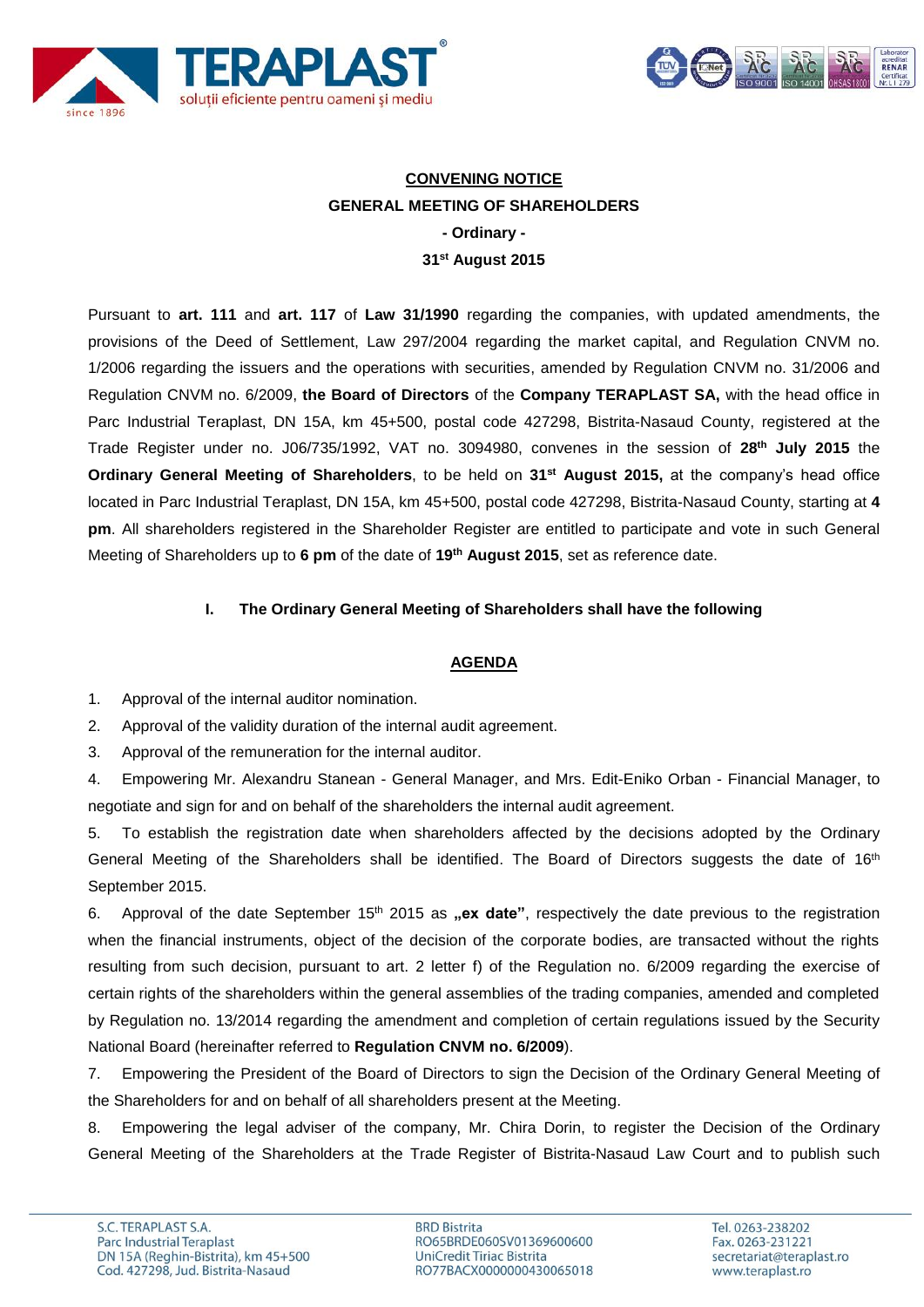



decision in the Official Gazette of Romania, Section 4.

(1) One or several shareholders jointly or several representing at least 5% of the share capital, have the right (i) to introduce items on the agenda of the General Meeting of the Shareholders, provided that each item be accompanied by an explanation or a draft decision proposed to be adopted by the General Meeting of the Shareholders; (ii) to submit draft decisions for the items included or suggested to be included on the agenda of the General Meeting of the Shareholders.

(2) Any of the rights stipulated in paragraph (1) above may only be exercised in written, and the documents shall be submitted in closed envelope at the company's head office located in Parc Industrial Teraplast, DN 15A, km 45+500, postal code 427298, Bistrita-Nasaud County, the envelope bearing a clear note written in capital letters "FOR THE ORDINARY GENERAL MEETING OF THE SHAREHOLDERS CONVENED ON 31.08.2015/01.09.2015" or sent by messenger delivery or electronic means, with extended electronic signature attached, at the following email [secretariat@teraplast.ro.](mailto:secretariat@teraplast.ro)

(3) The shareholders can exercise the rights stipulated in paragraph (1) letter (i) and (ii) within maximum 15 calendar days following the date of publication of this notice to attend, namely no later than **14th August 2015, this day included.** Each shareholder shall be entitled to address questions regarding the items on the agenda of the General Meeting of the Shareholders, and the company shall reply to the shareholders' questions during such meeting. The questions shall be submitted in closed envelope at the company's head office located in Parc Industrial Teraplast, DN 15A, km 45+500, postal code 427298, Bistrita-Nasaud County, the envelope bearing a clear note written in capital letters "FOR THE ORDINARY GENERAL MEETING OF THE SHAREHOLDERS CONVENED ON 31.08.2015/01.09.2015", or sent by messenger delivery or electronic means, with extended electronic signature attached, at the following e-mail [secretariat@teraplast.ro,](mailto:secretariat@teraplast.ro) no later than **30th August 2015** this day included.

*Shareholders* by either their legal representatives or other agents authorised by a special power of attorney or a general power of attorney, as provided by art. 243 of Law 297/2004 regarding the capital market. Shareholders' access shall be permitted upon proof of their identity, consisting *in case of shareholders, who are natural persons, of their ID card or, in case of shareholders, who are legal entities, and represented natural persons, of a special power of attorney awarded to the natural person acting as their agent.*

The shareholders can appoint a representative by a general power of attorney (authorisation) valid for no more than three years, authorising the appointed representative to vote in any matter subject to discussions of the General Meeting of the Shareholders, provided such power of attorney (authorisation) be given by the shareholder, as customer, to a representative defined as per art. 2 paragraph (1) item 14 of Law 297/2004 regarding the capital market, or to a lawyer.

The shareholders cannot be represented in the General Meeting of the Shareholders based on a general power of attorney (authorisation) by a person subject to a conflict of interests, pursuant to art. 243 paragraph 6 item 4 of Law no. 297/2004 regarding the capital market, text introduced by the Emergency Government Ordinance no. 90/2004 amending and completing Law 297/2004 regarding the capital market.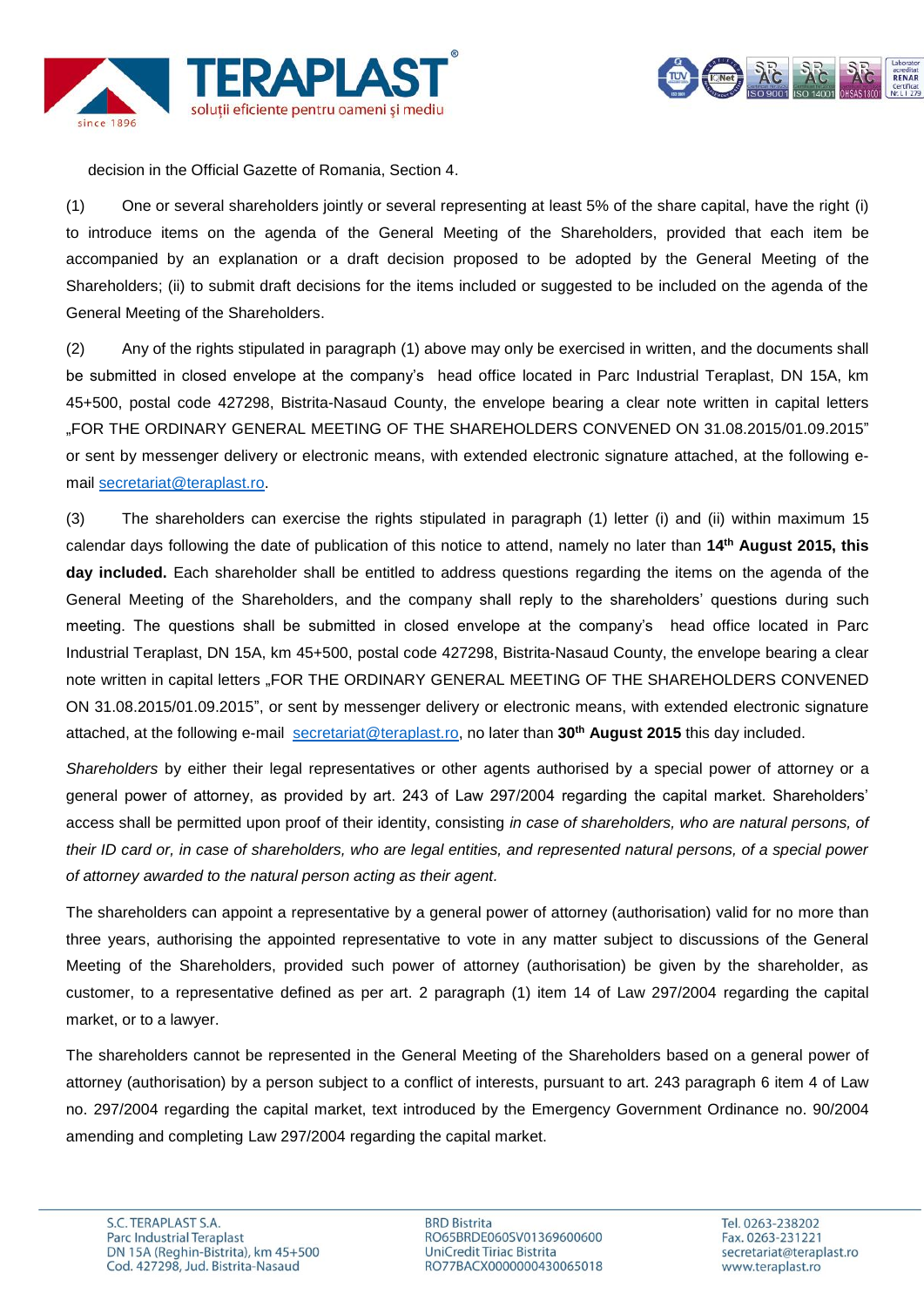



General powers of attorney (authorisations) should be submitted to the Company 48 hours before the general Meeting meeting, namely no later than 29<sup>th</sup> August 2015, 4 pm, in copy, including the mention "Certified to be a true copy of the original" signed by the representative.

*The legal representative* shall prove his/her capacity by means of a Trade Register Certificate or any other document issued by a competent authority in the country where the shareholder is dully registered, attesting his/her capacity of legal representative Such document shall be submitted in original or as a true copy of the original. The documents attesting the capacity of legal representative of the shareholder, who is a legal entity, shall be issued at least 3 months before the date of publication of this notice to attend.

*The capacity of legal representative shall be ascertained as per Company Shareholder List on the reference date*, received from the Depozitarul Central S.A. [Romanian Central Depository]. However, if the shareholder has not informed the Central Depository in due time of its legal representative or such information is not mentioned in the BVB shareholders list on the reference date, received from the Central Depository, the abovementioned Trade Register Certificate or similar documents must include evidence of the shareholder's legal representative.

The documents certifying the capacity of legal representative drawn up in a foreign language, other than English, shall be accompanied by a translation done by a sworn translator into English or Romanian.

The abovementioned identification criteria shall be correspondingly applied also in order to prove the capacity of shareholder's legal representative, who proposed new items to be included in the agenda of the General Meeting of the Shareholders or directs questions to the issuer related to the items on the agenda of the General Meeting of the Shareholders.

Pursuant to art. 14 paragraph 4) of Regulation CNVM no. 6/2009, a shareholder can appoint only one representative in a certain General Meeting. However, if a shareholder holds shares with a trading company in several security accounts, such restriction shall not prevent such shareholder to appoint other representative for the shares held in each security account, for a certain General Meeting. Such provision is not detrimental to provisions of paragraph (5) of art. 14 of Regulation CNVM no. 6/2009.

Pursuant to art. 14 paragraph 4 1) of din Regulation CNVM no.6/2009, *a shareholder can appoint by power of attorney one or several deputy representatives* for a general Meeting, in the event the representative appointed as per paragraph (4) above is unable to attend. Where several deputy representatives are appointed by power of attorney, the order in which they will act shall be established.

The shareholders can also cast their votes for the items noted in the agenda by mail, the vote application form, accurately filled out and signed, shall be sent in a sealed envelope to the company's head office located in Parc Industrial Teraplast, DN 15A, km 45+500, postal code 427298, Bistrita-Nasaud County, which should arrive at the company's head office no later than 29<sup>th</sup> August 2015, 4 pm, the envelope bearing a clear note written in capital letters "FOR THE ORDINARY GENERAL MEETING OF THE SHAREHOLDERS CONVENED ON 31.08.2015/01.09.2015".